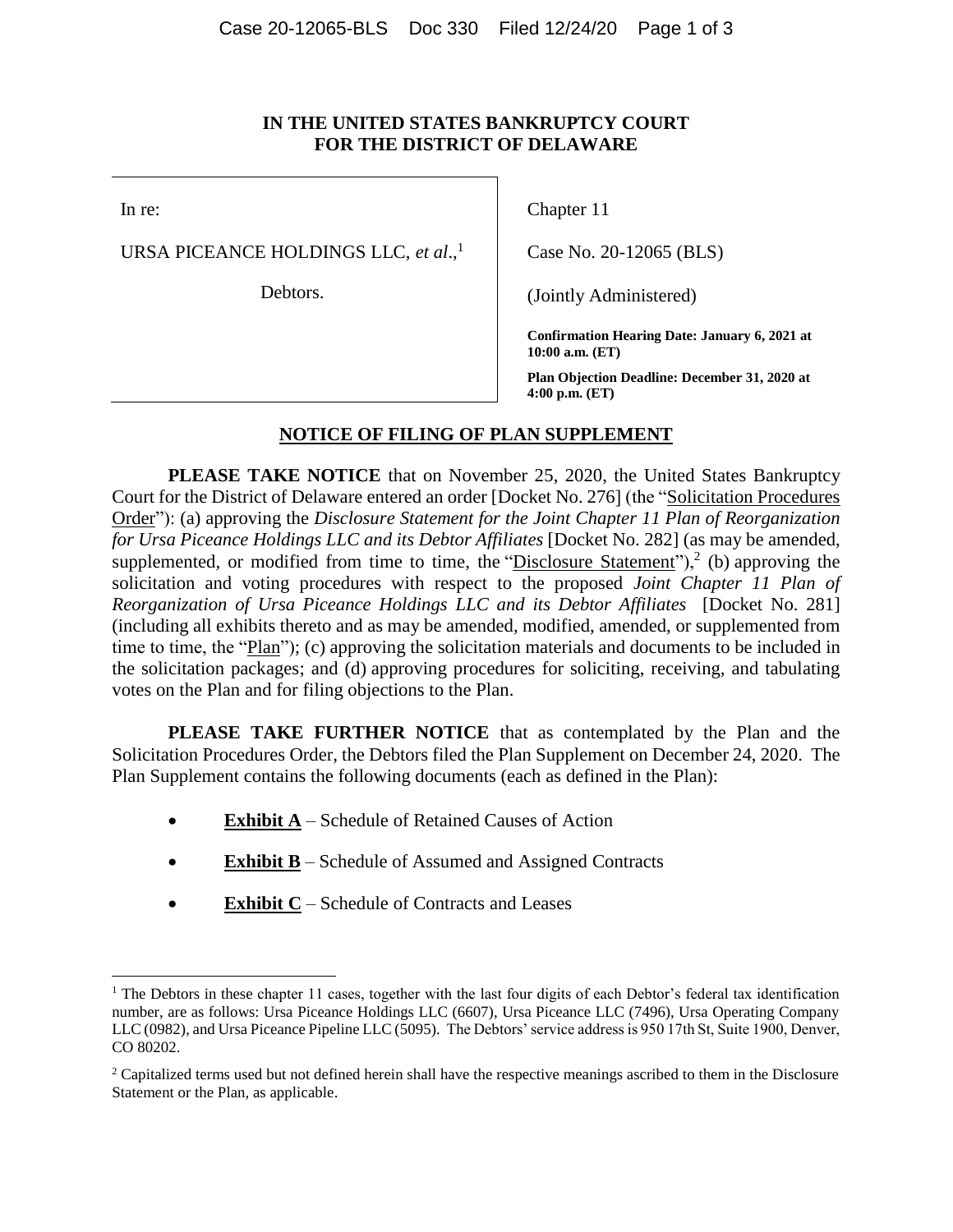- **Exhibit D** Transaction Steps
- **Exhibit E** Purchase and Sale Agreement
- **Exhibit F** Plan Administrator
- **Exhibit G** Asset Sale Election Notice
- **Exhibit H** Wind Down

**PLEASE TAKE FURTHER NOTICE** that the deadline for filing objections to the Plan is **December 31, 2020 at 4:00 p.m. prevailing Eastern Time** (the "Plan Objection Deadline"). All objections to the relief sought at the Confirmation Hearing **must**: (a) be in writing; (b) conform to the Bankruptcy Rules, the Local Rules, and any orders of the Court; (c) state with particularity the legal and factual basis for the objection and, if practicable, a proposed modification to the Plan (or related materials) that would resolve such objection; **and** (d) be filed with the Court (contemporaneously with a proof of service) and served upon the following parties so as to be **actually received** on or before the Plan Objection Deadline:

| <b>Debtors</b>                                                                                                                   | <b>Counsel to the Debtors</b>                                                                                                                                                                                                                                                                                                  |
|----------------------------------------------------------------------------------------------------------------------------------|--------------------------------------------------------------------------------------------------------------------------------------------------------------------------------------------------------------------------------------------------------------------------------------------------------------------------------|
| <b>Ursa Piceance Holdings LLC</b><br>950 17th Street, Suite 1900<br>Denver, CO 80202<br>Attn: Jamie Chronister and Steve Skinner | <b>Sidley Austin LLP</b><br>1000 Louisiana, Suite 5900<br>Houston, TX 77002<br>Attn: Duston K. McFaul and Maegan Quejada<br>$-$ and $-$<br>Young Conaway Stargatt & Taylor LLP<br><b>Rodney Square</b><br>1000 North King Street<br>Wilmington, DE 19801<br>Attn: Robert S. Brady, Edmon L. Morton, and<br>Joseph M. Mulvihill |
| <b>United States Trustee</b>                                                                                                     |                                                                                                                                                                                                                                                                                                                                |
| <b>Office of The United States Trustee</b>                                                                                       |                                                                                                                                                                                                                                                                                                                                |
| 844 King Street, Suite 2207<br>Lockbox 35                                                                                        |                                                                                                                                                                                                                                                                                                                                |
| Wilmington, DE 19801                                                                                                             |                                                                                                                                                                                                                                                                                                                                |
| Attn: Joseph J. McMahon, Jr. and                                                                                                 |                                                                                                                                                                                                                                                                                                                                |
| Richard L. Schepacarter                                                                                                          |                                                                                                                                                                                                                                                                                                                                |

**PLEASE TAKE FURTHER NOTICE** that if you would like to obtain a copy of the Disclosure Statement, the Plan, the Plan Supplement, or related documents, you should contact Prime Clerk LLC by: (a) writing to Ursa Piceance Ballot Processing Center, c/o Prime Clerk, One Grand Central Place, 60 East 42nd Street, Suite 1440, New York, NY 10165; (b) calling the Debtors' restructuring hotline at (844) 974-2126 within the United States or Canada or +1 (646) 442-5838 if outside the United States or Canada; (c) emailing ursainfo@primeclerk.com; or (d)